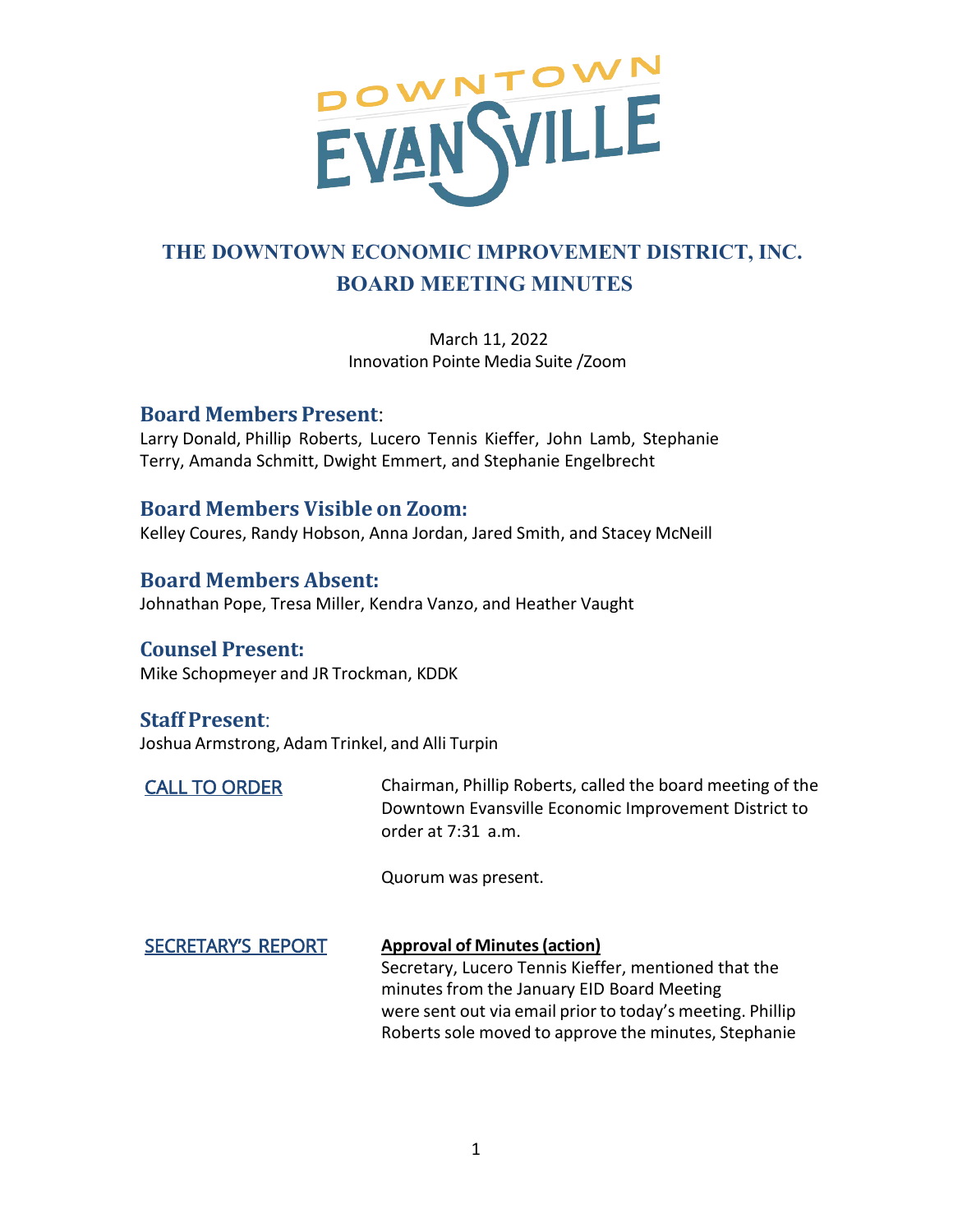## TREASURER'S REPORT **Approval of financialreportsJanuary/February (action)**

Treasurer, Stephanie Terry, reminded the Board that the January/February financial statements were sent out prior to today's meeting. Stephanie gave an overview of the reports.

The Sponsorship line is reflective of what has been billed so far this year. There are other committed sponsorships that will be billed in the future. Stephanie noted that the sponsorship dollars are strong with \$73,000 secured of the budgeted goal of \$77,000.

Stephanie explained that the Board will see the Marketing & Branding line go up in March due to additional purchases for the Ohio Valley Conference tournament banners.

Event expenses are at \$14,000 this is mostly due to the deposit for the Fireworks on the Ohio event.

Stephanie clarified that the Professional Development line shows an increase due to credit card payments for training for the EID team.

The bottom line is a bit skewed, but Stephanie reminded the Board that the EID receives two large payments in December and June. This is also the first year without a PPP loan. Stephanie announced that the EID will most likely have to access the line of credit this spring. Josh Armstrong mentioned that this is normal.

Stephanie Terry asked for a motion to approve the financial reports for January/February. Phillip Roberts sole moved, Stephanie Engelbrecht seconded, none opposed; the financials were approved.

Phillip Roberts took a moment to recognize the EID team for the total amount of secured sponsorships this early in the year.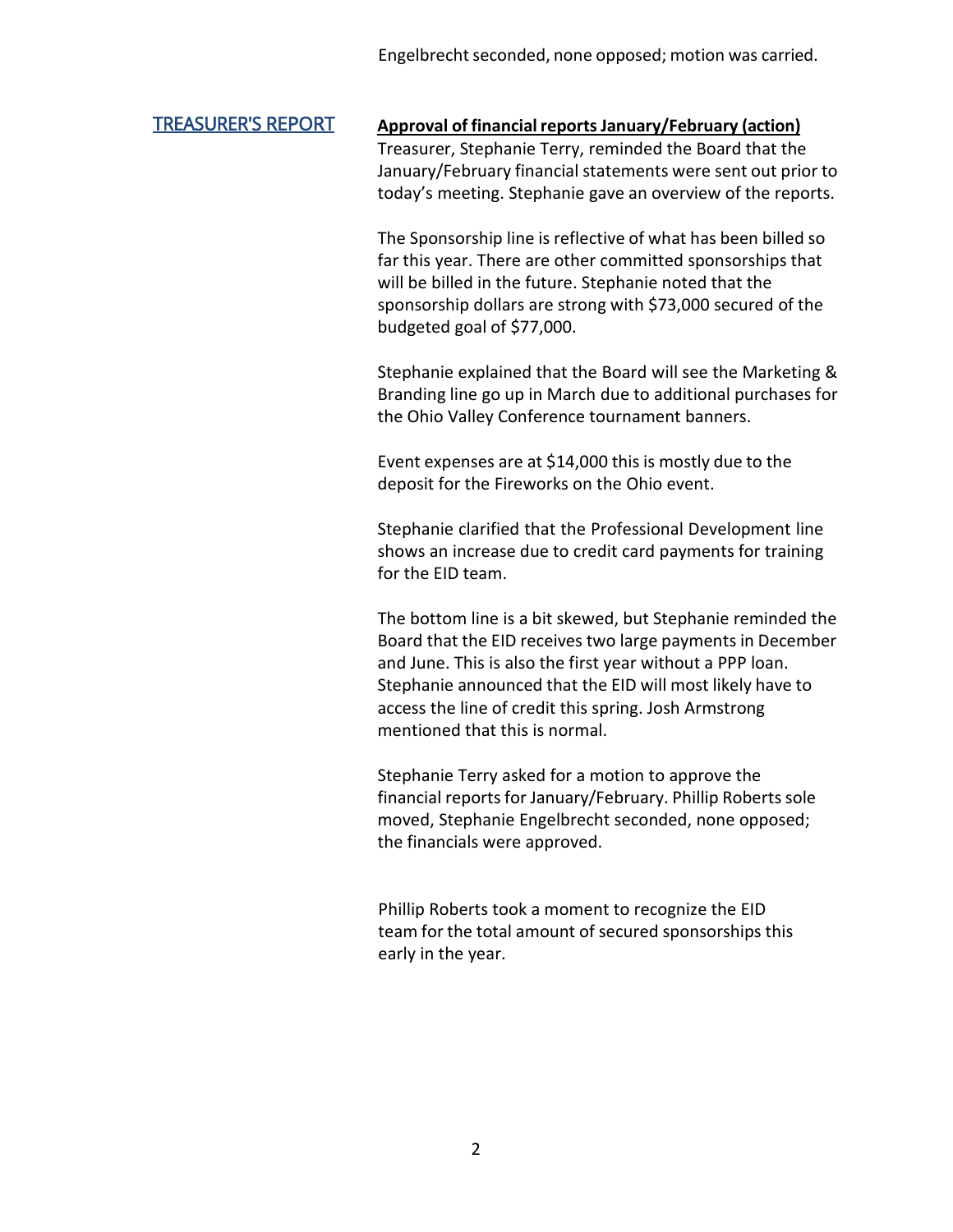EVENTS & MARKETING REPORT Marketing and Events Director, Adam Trinkel, gave the Events and Marketing Report.

### **Upcoming Events (report)**

Adam announced that the EID team is gearing up for the start of events in 2022. The first event to be held is the Spring Wine Walk on Friday, April 22 at 5:30 PM. The Spring Wine Walk has not been hosted since 2019. Romain Cross Pointe Auto Park returns as the Presenting Sponsor for this event. Ticket sales are live, and the goal is to sell 1,200 tickets, which would make it the largest Wine Walk to date. Adam noted that this event will help introduce two new retail establishments to the community: Merrymint Celebration Boutique & Event Space at 318 Walnut Street and Emerald Design at 425 Main Street (behind Sixth + Zero).

Josh Armstrong reminded the Board that this is a retail-focused event. The idea is to get people into the Downtown shops as well as dine at the Downtown restaurants. A second ticket tier option has been introduced for this event. The premium ticket will allow the attendee to pre-pay for additional drink tickets.

The EID began the partnership with Oliver Winery in the fall and they will return to provide wine for the Spring Wine Walk. Adam Trinkel explained that the partnership with Oliver allows for the wine to be drank on the street and in the shops (that do not already own a liquor license for their store) without having to fence in a perimeter.

# PRESIDENT'S REPORT **Discussionon2022Projects**

President, Josh Armstrong, provided an update on a few 2022 beautification projects that were discussed at the last meeting.

### **1. Micro Dog Park**

The micro dog park is moving forward. Josh met with Lang Young who runs the Evansville Water and Sewer Utility. The EWSU will acquire parcel soon. The parcel is located where 3rd Street, the old Pearl building, AR Lofts, and City Church comes together.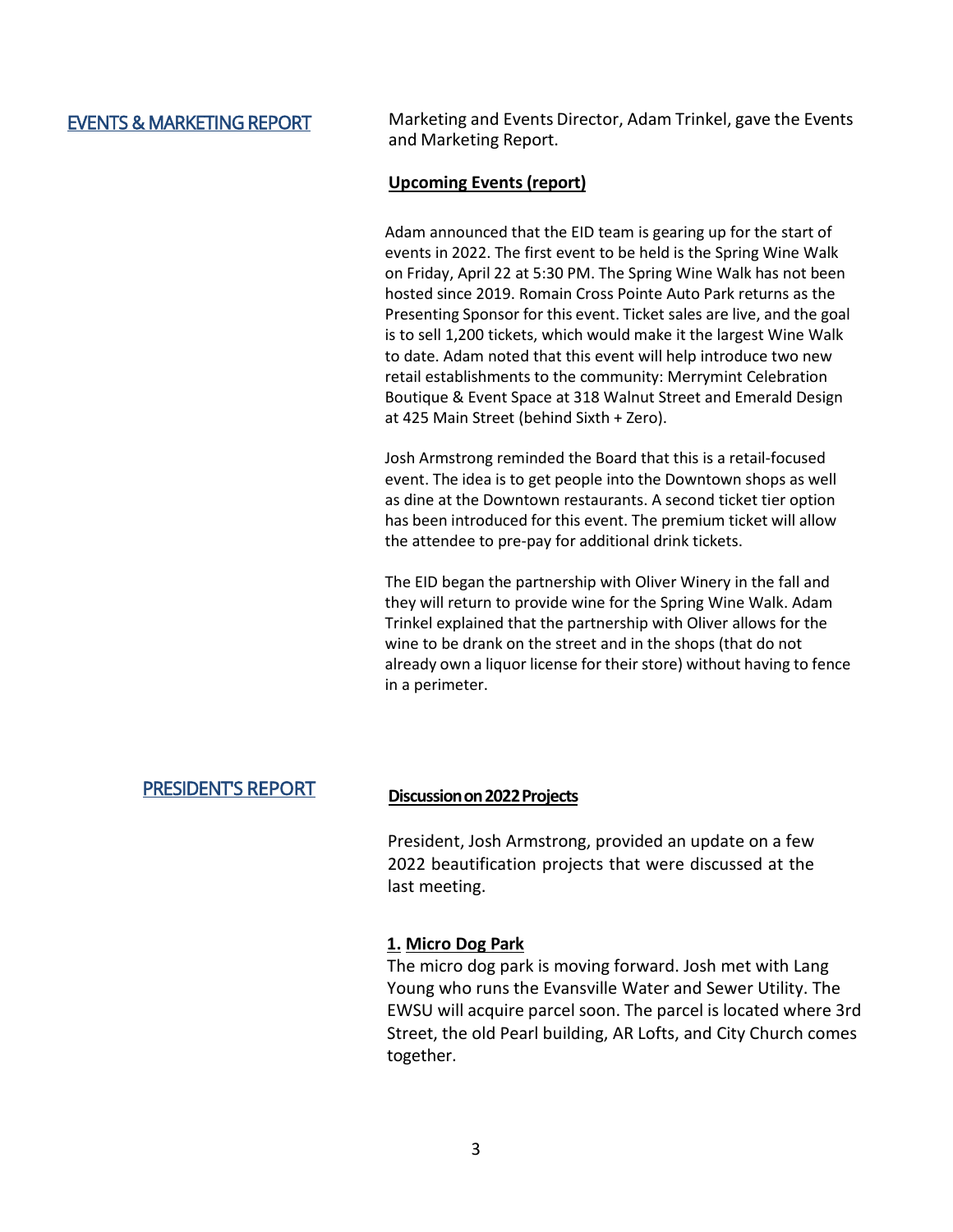This parcel will be unable to be developed for many years so it gives the EID a chance to place a temporary (15 year) dog park at thislocation. This parcel is within 500 feet of two relatively large apartment communities and 750 feet from the new Central Lofts apartments.

Josh presented the Board a rendering of the proposed park. It is a simple, squared off park that includes two vestibule entrances so dogs cannot escape as well as a service gate for mowers. There are two landscaped signage areas. The EID team is putting together a one-pager of the

sponsorship opportunities for this project. The fence costs around \$40-45,000 due to having to be "puppy proof." The EID, EWSU, and the Mayor are excited to move forward with the micro dog park.

Josh reminded the Board that there is another green space project that will be located where the former Holy Trinity Church stood.

## **2. Replanted Traffic Island**

The island located on  $2^{nd}$  Street, where Carpenter meets  $2^{nd}$ , has been replanted. There was a littering problem that the old landscaping helped hide. Two bald Cyprus trees were planted and new ground covers will be tested at this location. The trees are about  $12 - 15$  feet.

Josh announced that later this year, 2<sup>nd</sup> Street will be repaved all the way through Downtown. This will help beautify another entry point to Downtown.

Randy Hobson asked Josh if Wilde Horticulture would be working on the Dog Park project. Josh explained that Wilde provided the rendering, but the fence will be put up for a bid. Pinnacle Contractors provided the estimate of what the fence would cost. Josh said he isn't sure if Wilde, Keep Evansville Beautiful or PMG will be working on the limited landscaping of the project just yet. Randy Hobson announced that he is looking to make some improvements to the lot across the street from 2nd Language and AR Lofts and would like to discuss it with Josh.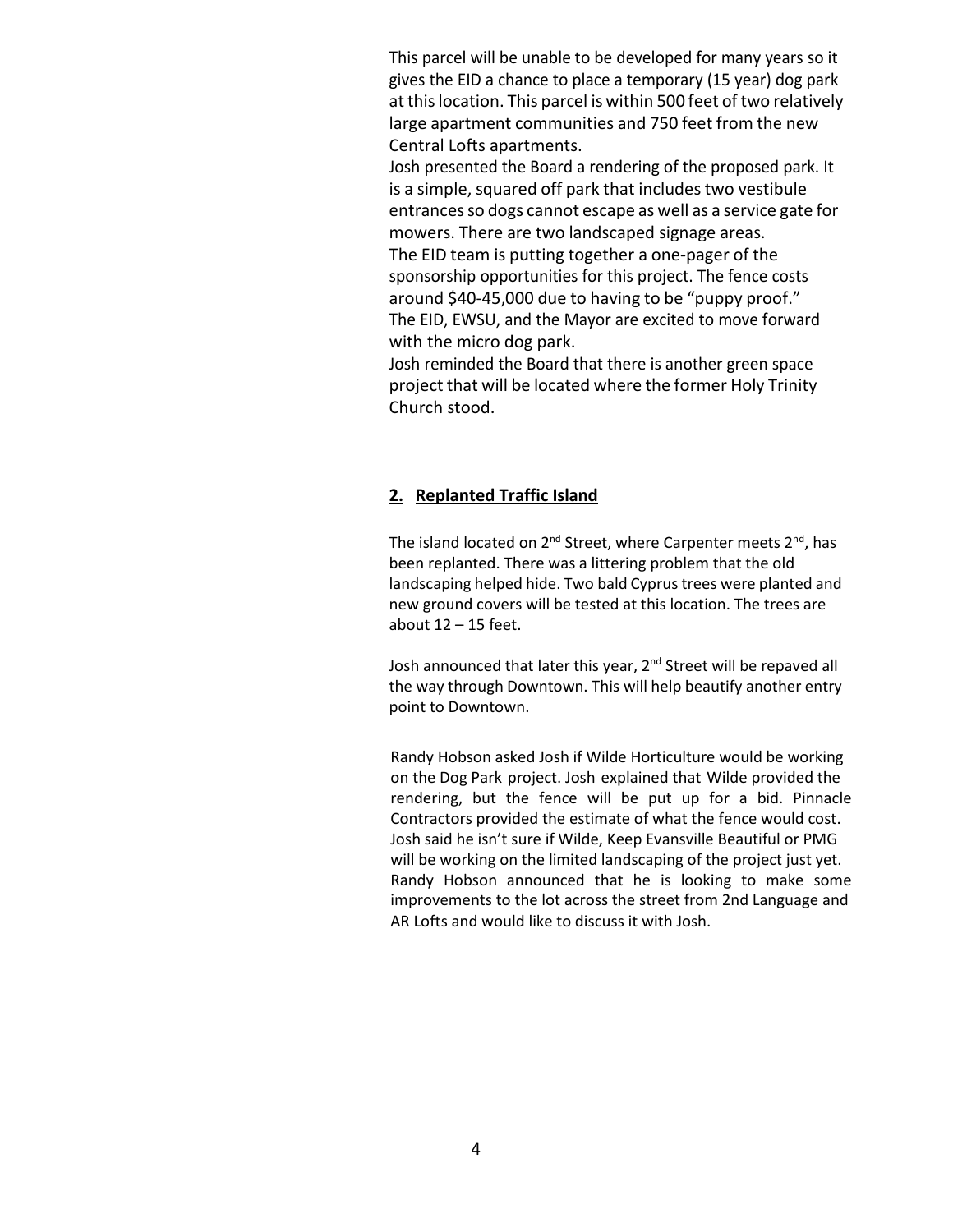#### **Value of Downtown Evansville Study Highlights**

Josh Armstrong provided an updated on the Value of Downtown Evansville Study. At today's meeting the Board will discuss Inclusion, Diversity and Affordability. As a reminder, the study includes two Census tracts – 17 and 18. Most of the EID is located within Census Tract 18.

Josh shared that the EID has a diversity index of 48. The city as a whole has a diversity index of 39. Josh explained that the index of 48 means that there is a 48% chance that two people would be of different races within the area. One thing that the study pointed out is that our Black population has declined from 772 to 361 between 2014 and 2019. Josh explained that is partly due to the continuing reduction in population in Census Tract 17 as all of the demographic trends of smaller household sizes, low birthrate, and a lower life expectancy.

#### Other highlights:

- There has been a threefold increase of multiracial residents in Downtown since 2017.
- 1 in 5 jobs of the city are located within the two Census tracts.
- Downtown does skew a bit older than the rest of the city and there are not a lot of children that live in the two Census tracts.
- Downtown has a higher level of college graduation.
- Household income overall, Downtown's median income is \$31,000
- 31% are considered middle class households
- 19% of Downtown households have an income of over \$100,000
- Census Tract 18 (most of the EID) has the highest average income in a Census Tract for 100 miles
- Median income is dramatically less than the highest average income
- Homeless and unhoused individuals are located in Census Tract 18
- Census Tract 17 shows very low incomes. This Census Tract ends at Garvin.
- Housing and transportation index 41%

Josh opened the floor for a discussion on what the EID can do and we can assist our nearby neighbors.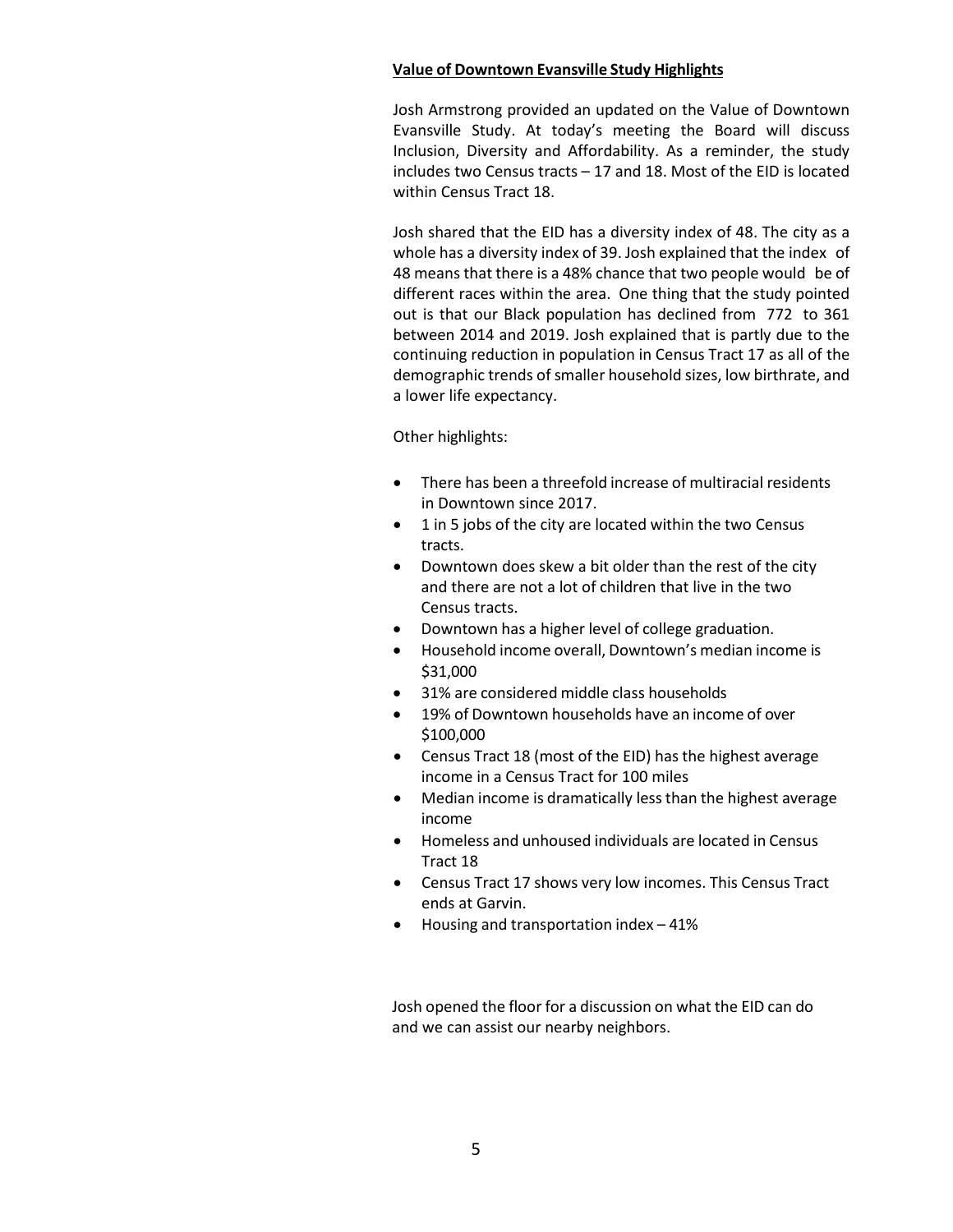Phillip Roberts asked if there was leadership in the nearby areas that the EID could begin a listening session with so we can better understand their needs and identify where the EID can assist.

Josh met with the 3<sup>rd</sup> Ward City Councilman, Zach Heronemus. The 3<sup>rd</sup> Ward is Jacobsville, an area of longstanding disinvestment, and has had recent positive changes with jobs that have higher pay than average but the residents have a low income. Josh also met with the  $4<sup>th</sup>$  Ward City Councilman, Alex Burton, to talk about the EID's connection with the rest of the 4th Ward.

Josh met with Community One that does a lot of work in Tepe Park, which is located on the other side of Haynie's Corner/ Goosetown Area. Josh attended a Goosetown Neighborhood Association meeting which was a listening session for Alex Burton and Billy Bolin. Many of their residents are concerned about what this summer will look like from a crime point of view. Josh will continue to attend these meetings to see who the EID needs to reach out to get more information and how we can help.

Josh reminded the Board that EID dollars cannot be spent in other districts but there are other roles that the Board can serve that do not take dollars. Josh explained the goal of today's meeting is to help him identify who or what organizations he should be reaching out to. The Executive Committee has met twice to talk about these issues and will continue to meet.

Counsel, Mike Schopmeyer, added that Tepe Park is doing a great job with their spring clean-up. Boys and Girls Club is a benchmark. The Walnut Street connecter project will be funded by the Regional Cities dollars so the connectivity will vastly improve over the next two years. Josh noted that one thing that came from meeting with Community One and Alex Burton is that the people that live in the 4th Ward do not consider Downtown to be a part of the 4th Ward. Specifically, people in Tepe Park are not accessing the services that are available to them because they do not feel comfortable being in Downtown. The Indiana Small Business Development Center (ISBDC) is hosting a "Launch Your Own Business" workshop event at Nazarene Baptist Church on Walnut. The EID will provide snacks and water.

Josh is also working with the Indiana Procurement Technical Assistance Center to do Diverse Business Certifications at Tepe Park. Tepe Park has a clubhouse with heat/air, laptops, and Wi-Fi so people can go in and register there. Josh believes that it is appropriate for the EID to help get these services out into that community if those residents do not feel comfortable coming to Innovation Pointe to access those services - so the EID can assist small businesses and entrepreneurs seek opportunities in the neighborhoods right near Downtown.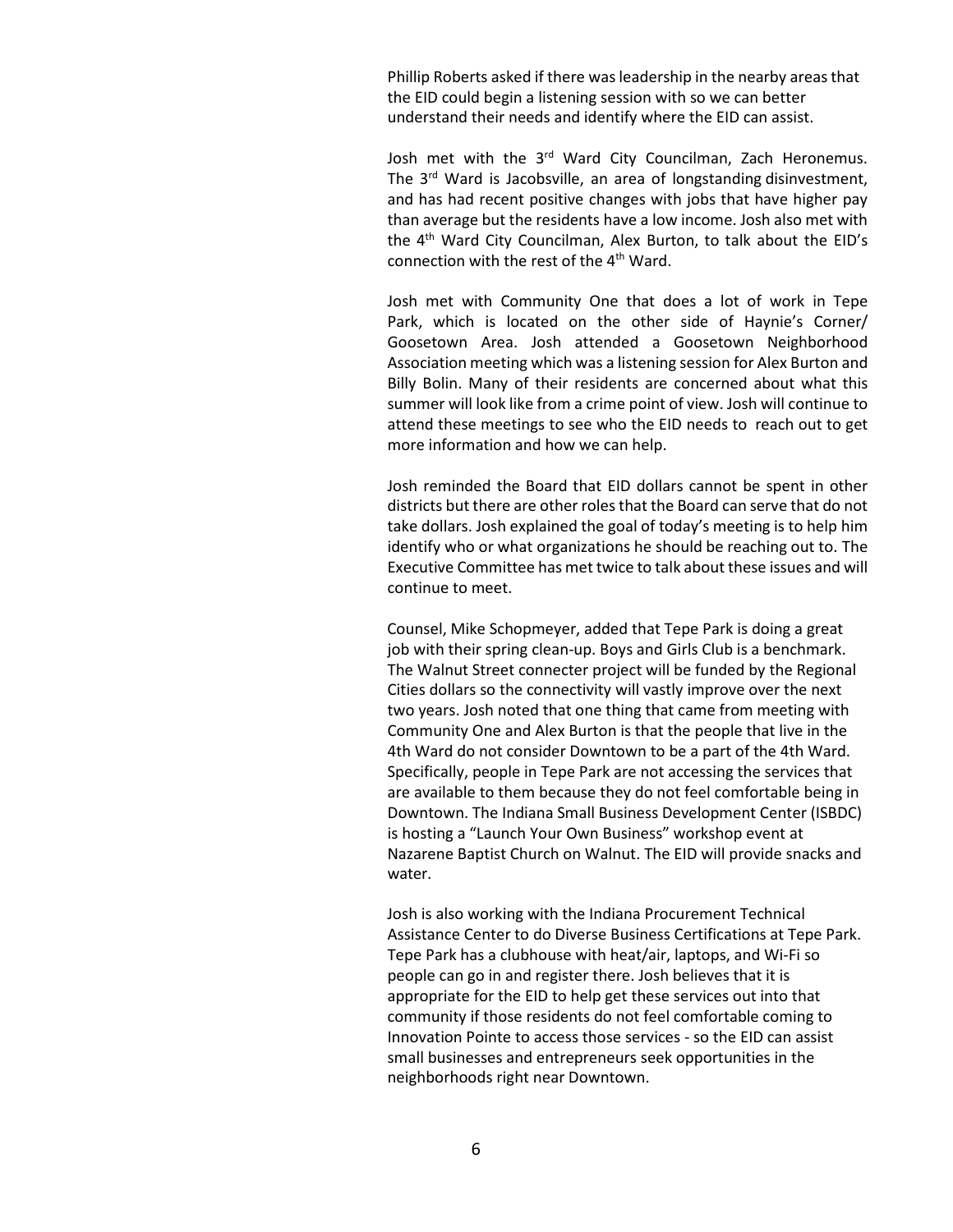Amanda Schmitt asked Josh if there were any opportunities to create more connectivity with North Main and Main Street. Josh met with the Northside Business Association in 2021, which is predominately the Jacobsville area.

Kelley Coures added that the EID is a Promise Zone Community. Kelley explained that prior to the pandemic, regional small business convenings were hosted all over Jacobsville, Tepe Park, the west side, and more communities with the ISBDC once a quarter.

Counsel, Mike Schopmeyer, added that Keep Evansville Beautiful has tried reaching out to the new Housing Authority office to plant trees around the fencing of empty lots (North Main) where housing is being built to make it more inviting but have been unsuccessful. He noted that the Housing Authority is now outsourced by a contractor. Mike also added that lights on the underpasses of the Lloyd Expressway would help connect North Main Street to Downtown. Josh stated that he has spoken to Mayor Winnecke about putting lights on the underpasses. Josh has asked Hafer's engineering department to give the EID a cost estimate of this lighting project. Mayor Winnecke is very supportive of this initiative, the next step is finding the dollars to fund a LED, color-changing, lighting system.

Josh explained that pressure washing, sidewalk repair, and having the lighting installed in the underpasses from Governor to Fulton would make a huge difference in people's comfort level coming into Downtown at night.

Regarding the listening sessions mentioned earlier, Stephanie Terry recommended reaching out to pastors of Nazarene and Memorial because they both have done some development of schools and housing throughout the area and even beyond the 4<sup>th</sup> Ward. Stephanie Terry also recommended the Boys and Girls Club, Carver Community Organization, and Christian Life Center.

Josh mentioned reaching out to the principals of Culver, Glenwood, Delaware, and Lincoln schools.

Josh also has met with the Dream Center. They have a focus of cradle to career.

Echo, Southwest Behavioral, the Trails were also recommended to reach out to.

Phillip Roberts asked Josh what he thinks should be the next steps. Josh shared that the next step is hosting some kind of lunch event for people to come and talk. These events should be split up with no more than 4-5 people at a time. The EID will ask them what they are prioritizing in their workflow and how do we make sure that we understand that, that we lend support where we can, and that the EID can advocate with them on what's important in their community. Josh mentioned that he wants to investigate other funding sources to assist with litter removal in some of these key corridors.

Josh will communicate and keep the Board informed on the next steps of this process. He will reach out to Board membersto make sure that all of the talking points regarding the EID are covered.